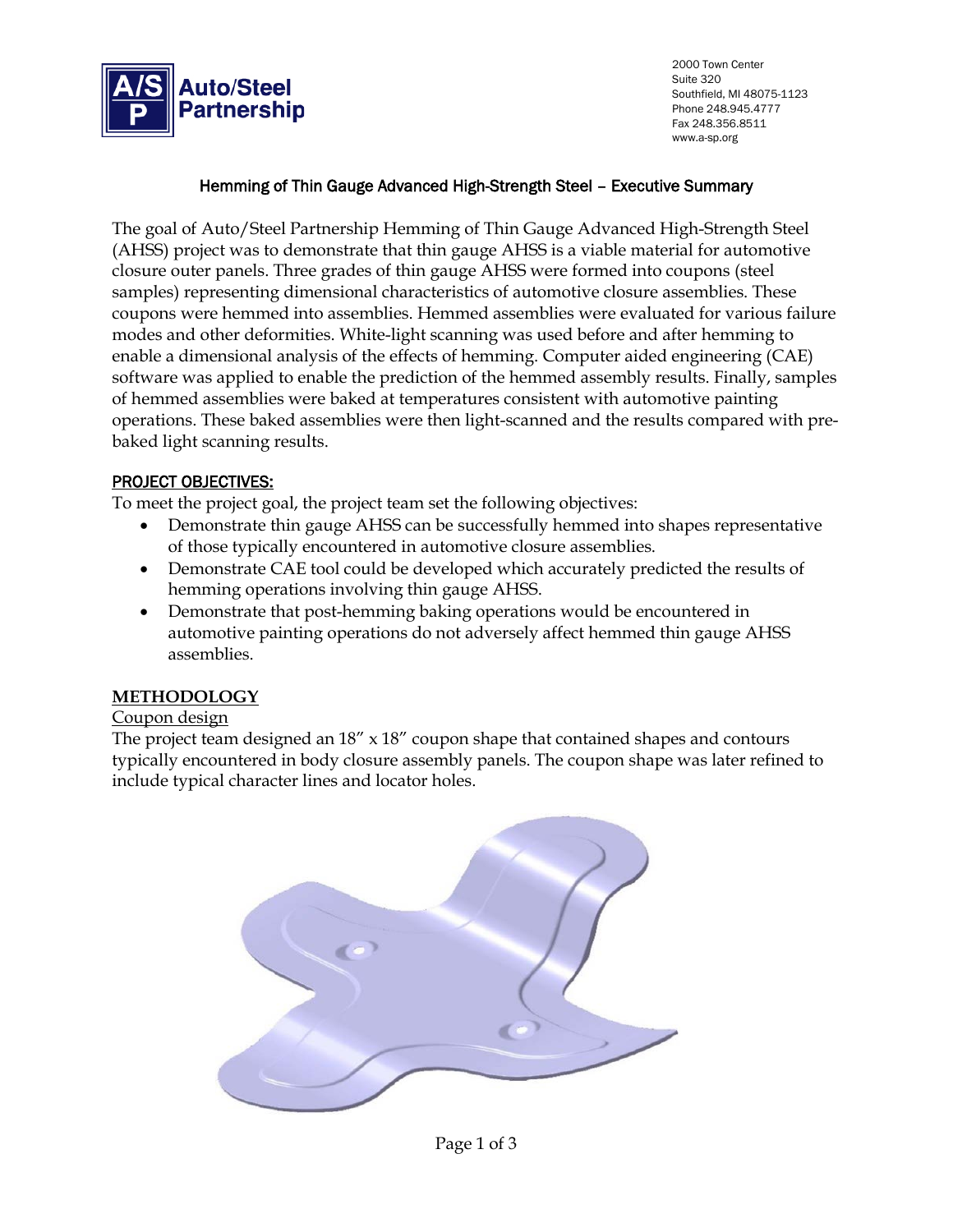# Material selection

Three grades of thin gauge AHSS were selected for the coupon outer panels:

- BH-250, 0.55 mm
- BH-440, 0.55 mm
- DP-490, 0.50 mm

0.70 mm mild steel was selected for the assembly inner coupons.

## Hemming process

A roller-hemming process was used for the fabrication of the hemmed coupon assembles.

# Dimensional evaluation

All coupons were white light scanned prior to hemming and the assemblies were again white light scanned after hemming. The scans from before and after hemming were then compared. Dimensional changes, springback, or other issues that may have resulted from the hemming operation were analyzed. The assemblies were visually inspected for cracking, splitting, thinning, compression or other surface distortion.

## CAE tools

The ability to use existing or modified CAE tools to predict the results of hemming processes is critical in reducing uncertainty regarding the use of thin gauge AHSS for hemmed body closure outer panels.

## Baking

Samples of hemmed assembles made from each grade of AHSS were subjected to a baking process. The sample assemblies were white-light scanned following baking and the scanning results were compared to un-baked scanning results.

### RESULTS:

# Dimensional analysis from hemming

- Hemming thin gauge AHSS outer panels did not introduce dimensional distortions beyond what would typically be encountered when hemming mild steel panels of thicknesses used in body closure assemblies.
- A number of coupon outer panels were hemmed with a zero hemming radius (i.e. hemmed onto themselves with no inner panel). No cracking or other notable deformation occurred.

# CAE predictions

Existing CAE tools successfully predicted the results obtained with the actual hemmed assemblies.

### Baking results

Only minor dimensional differences between the baked and unbaked hemmed assemblies were noted.